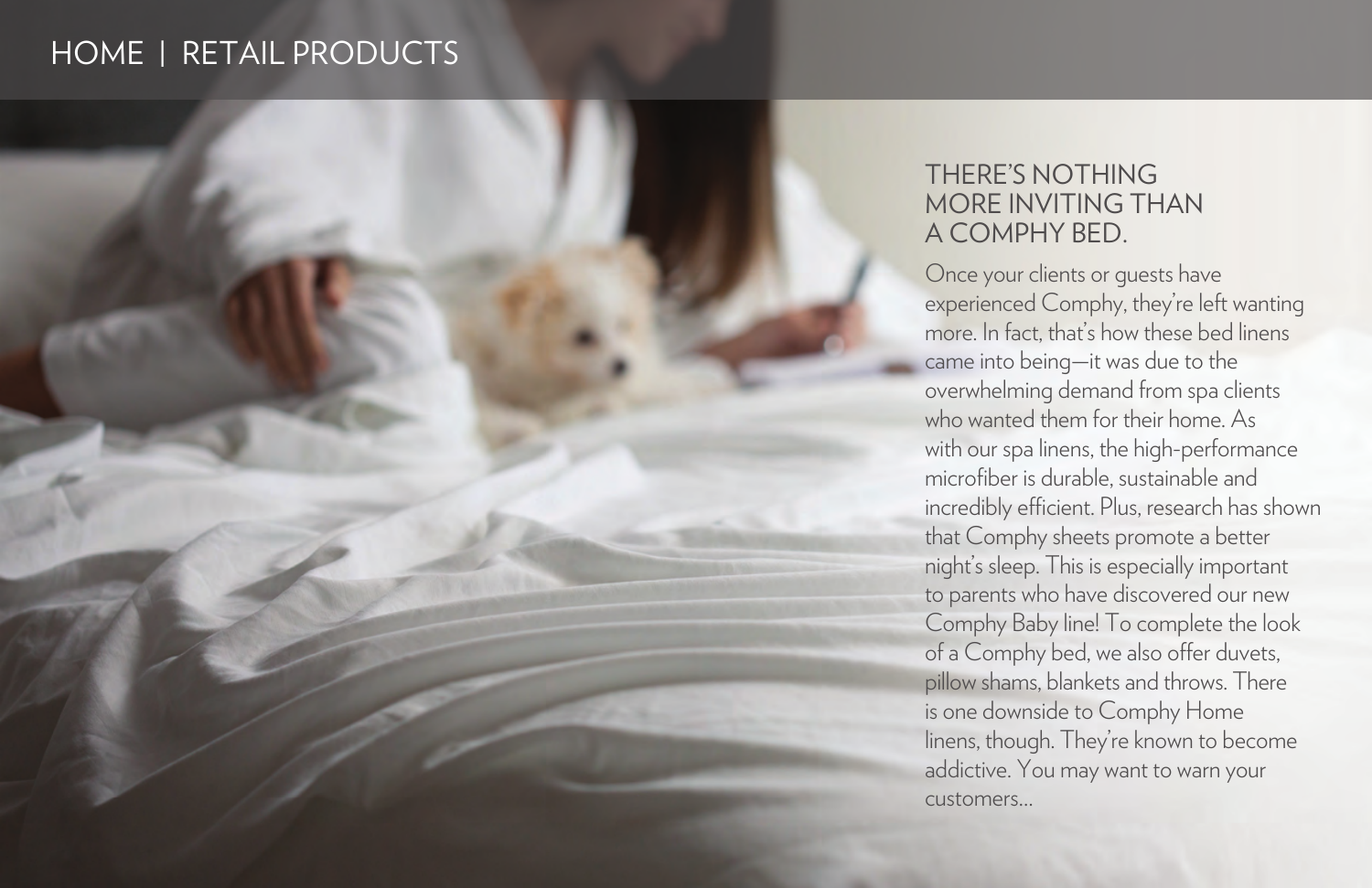### COMPHY WAS DEVELOPED FOR SPA, DESIGNED FOR AHH.

### Luxury. Quality. Durability. Service.



We are proud to be the leading provider of linens to the spa world, and now the benefits of our luxurious fabrics

are available for your home. Comphy products offer the best in durability, sustainability, design and quality. In addition, Comphy is known for excellent customized service. Most importantly, Comphy linens live up to their name. The indescribably soft feel of the highperformance, superior microfiber is comparable to 600 thread count sheets. You have to feel it to believe it!

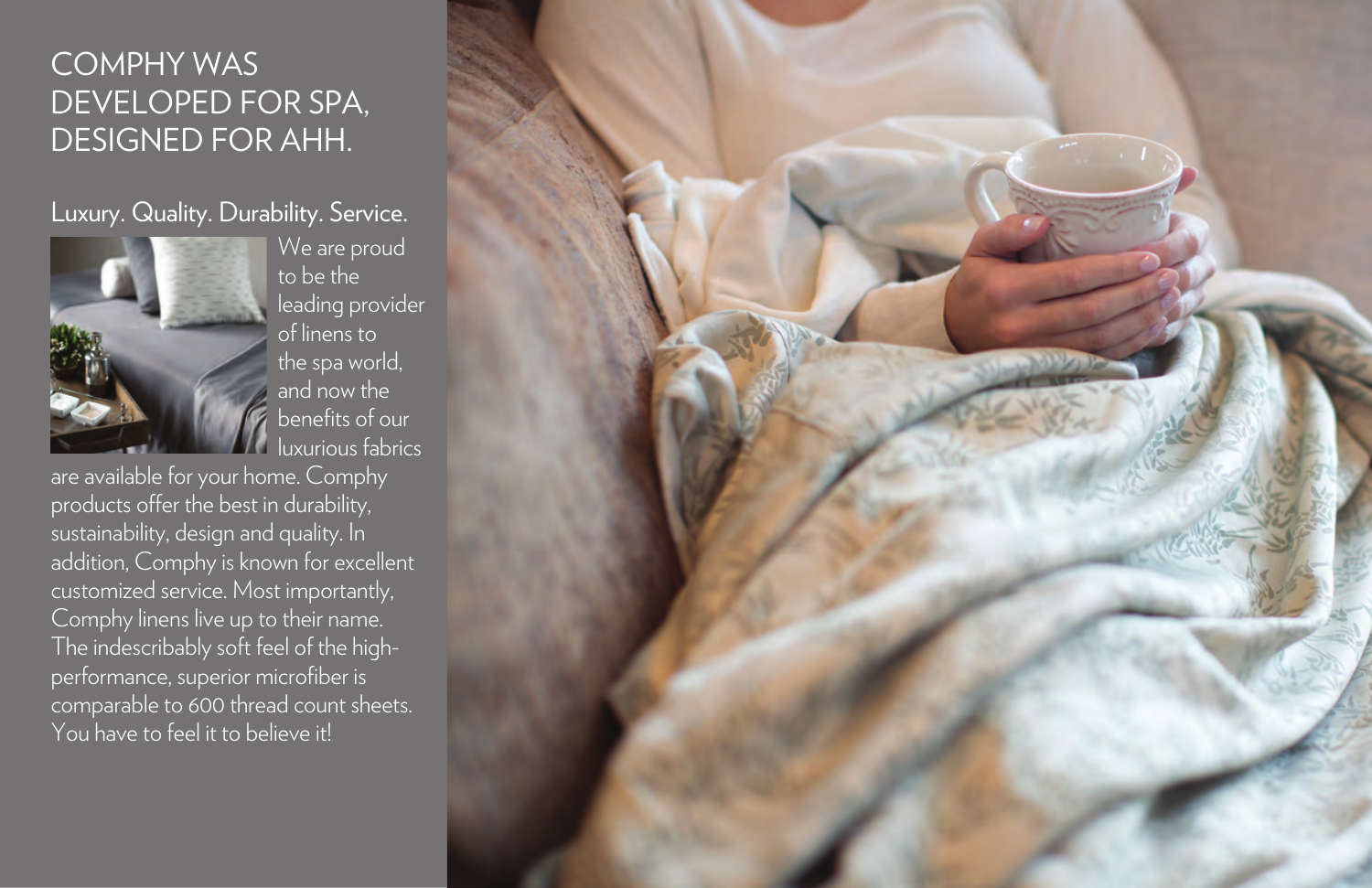### A COMMITMENT TO INNOVATION.

Comphy linens took a lot of passion and hard work to develop. Founder Mia Richardson, a spa director at the time, made it her life's mission to develop the most innovative luxury linens imaginable for the spa industry, and the research and development took years of trial and error. Thankfully, success was achieved. We are committed to always setting the bar higher for excellence. While others imitate, we innovate.



Our Guarantee; provided the sheets are laundered in accordance with our recommended laundry instructions and are used for the manner intended, we will, at our option, repair or replace any sheet that fails to be serviceable for 300 washes. If we replace the sheet, we will pro-rate the actual service (washes) life compared to 300 washes. For example, if the sheet becomes unserviceable at 150 washes, and we elect to replace the sheet, we will issue a credit, but not a cash refund, equal to 50% of the purchase price.

### Sleep better on the linens of your dreams

We engaged a research firm to study the sleep habits and patterns of test participants, and results show people sleep two hours longer, fall asleep faster and wake up less frequently when sleeping on Comphy sheets. We spend a third of our lives in bed—so spend it well.

## The Comphy Guarantee **COUR GREEN STORY**



Navigating the world of sustainable linens can be as multi-layered as a fully-dressed bed. There are many factors

to consider when you're trying to make the smarter choice. At Comphy, not only do we understand this, we've made it a priority in everything we do.

### **Eco-friendly reasons to choose Comphy:**

**Comphy linens use less energy** than any alternative. They're lighter than cotton, therefore they dry faster.

### **Comphy linens are 100% recyclable.**

**Comphy linens last 2-3 times longer**  than a standard cotton sheet. Replacing your sheets less frequently significantly adds to sustainability.

**Comphy linens are wrinkle free.** You'll use less energy from pressing equipment.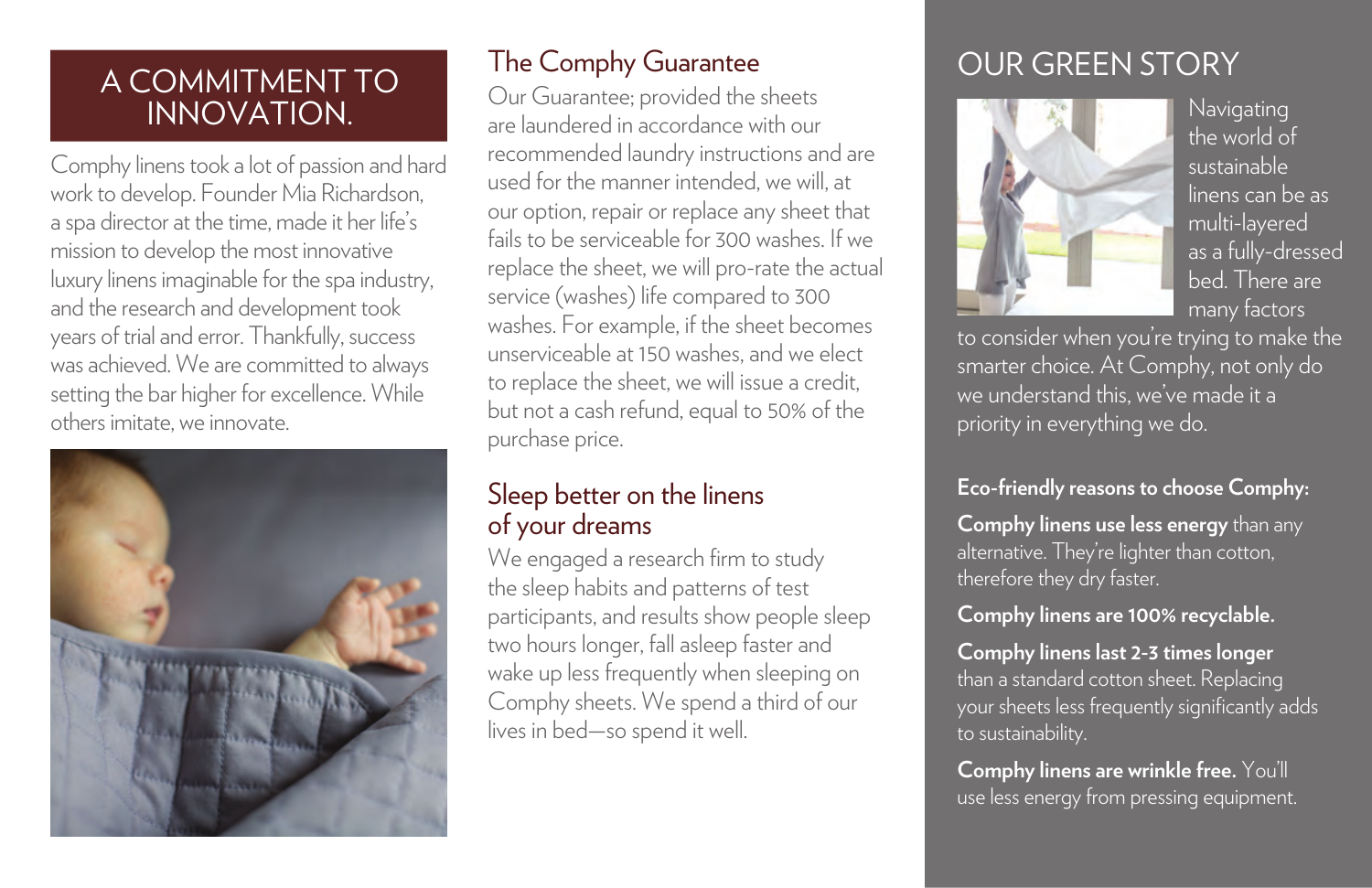

#### **SHEET SETS**

These sheets are made from our famously soft high performance fabric. Flat and fitted sheets included.

#### **PRODUCT FEATURES**

- Wrinkle-free
- Quick-drying
- Treated for stain release
- 100% recyclable
- Protective against allergens
- Scientifically proven to promote sleep.
- Flat, fitted sheet and two pillow cases (except twin which includes one) are included in sheet set.

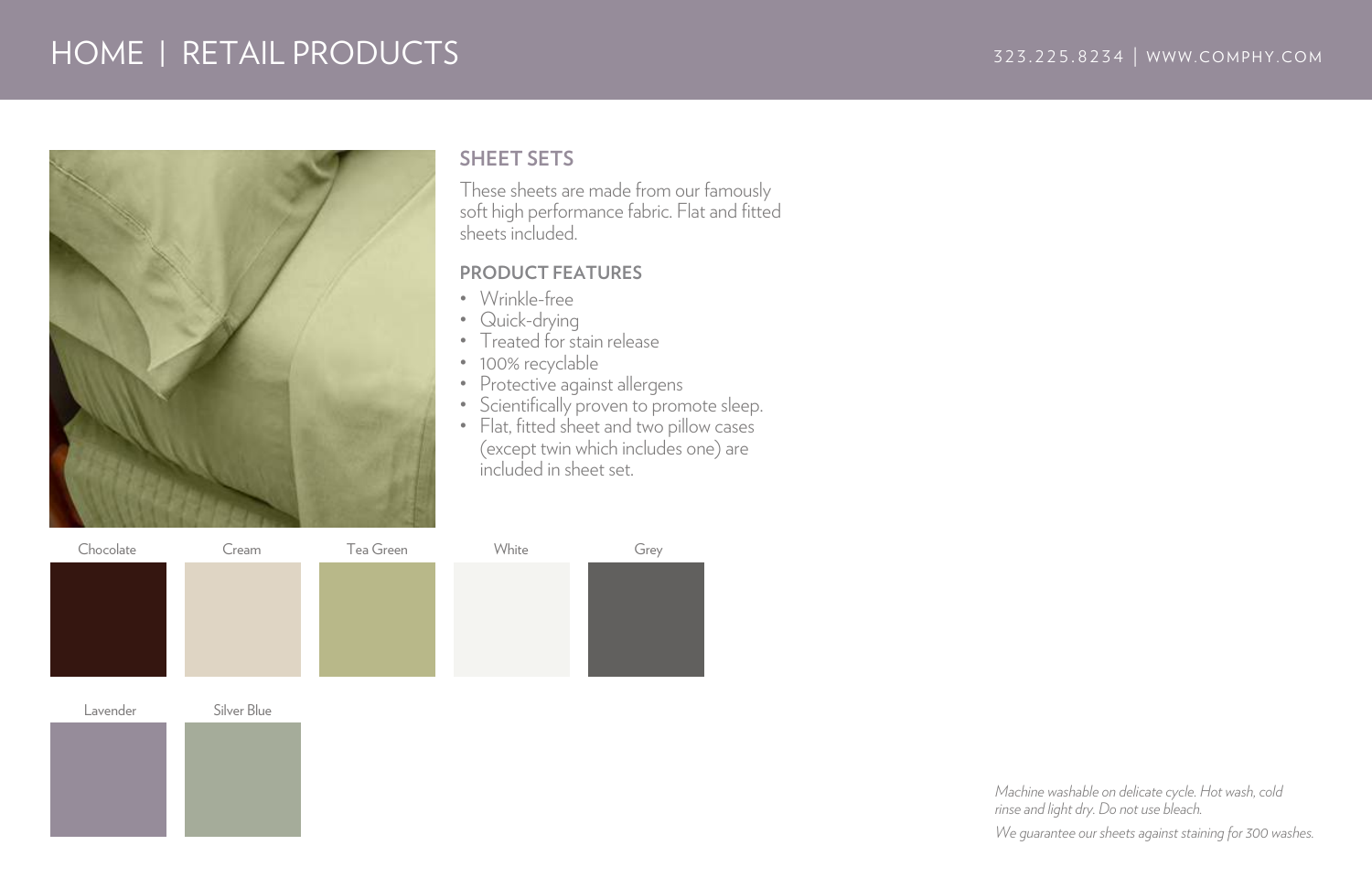

### **QUILTED BLANKET**

Made from 2" quilted squares (twin: 1" squares) of our famously soft high performance fabric, these blankets are guaranteed to satisfy even the most sensitive of sleepers.

#### **PRODUCT FEATURES**

- Microfiber Twill 1" quilted squares
- Twin: 60"x90"
- Queen: 90"x96"
- King: 108"x96"

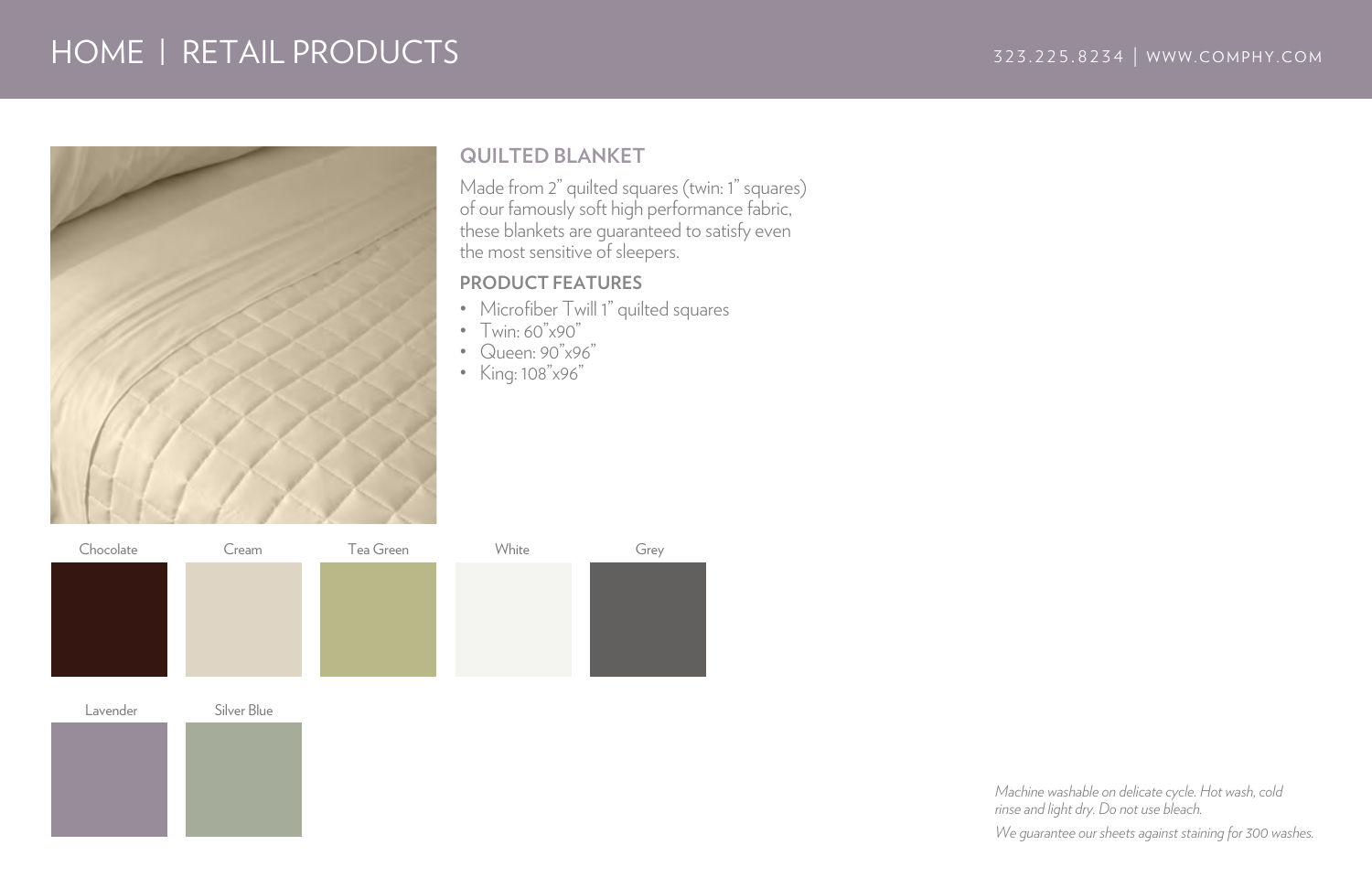

### **PILLOW CASE**

Complete the look and feel of your bed with pillow cases that are made from our famously soft high performance fabric.

#### **PRODUCT FEATURES**

- Wrinkle-free
- Quick-drying
- Treated for stain release
- 100% recyclable
- Protective against allergens
- Scientifically proven to promote sleep.
- Standard: 20"x30"
- Queen: 20"x34"
- King: 20"x40"

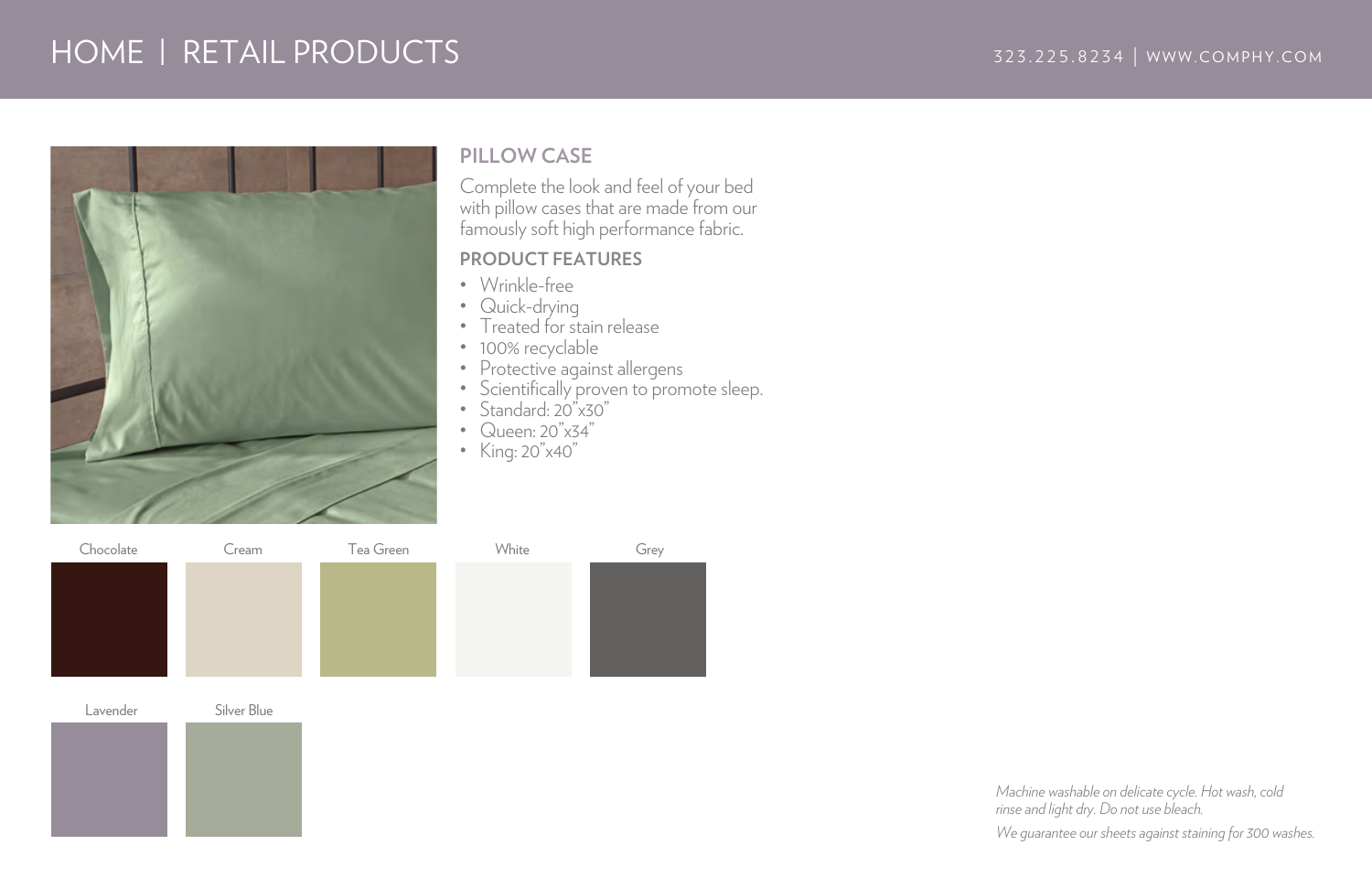

#### **PILLOW SHAM**

Made from 1" (2" Euro) quilted squares of our famously soft high performance fabric, these shams create a crisp, clean finished look to any bed. They are designed to fit snuggly over a pillow, and complete a personalized comforter set when combined with a quilted blanket and sheet set.

#### **PRODUCT FEATURES**

- Easy to launder
- Euro: inside 26"x26", outside: 30"x30"
- Standard: inside 20"x27", outside: 24"x31"
- Large inside 20"x37", outside: 24"x41"

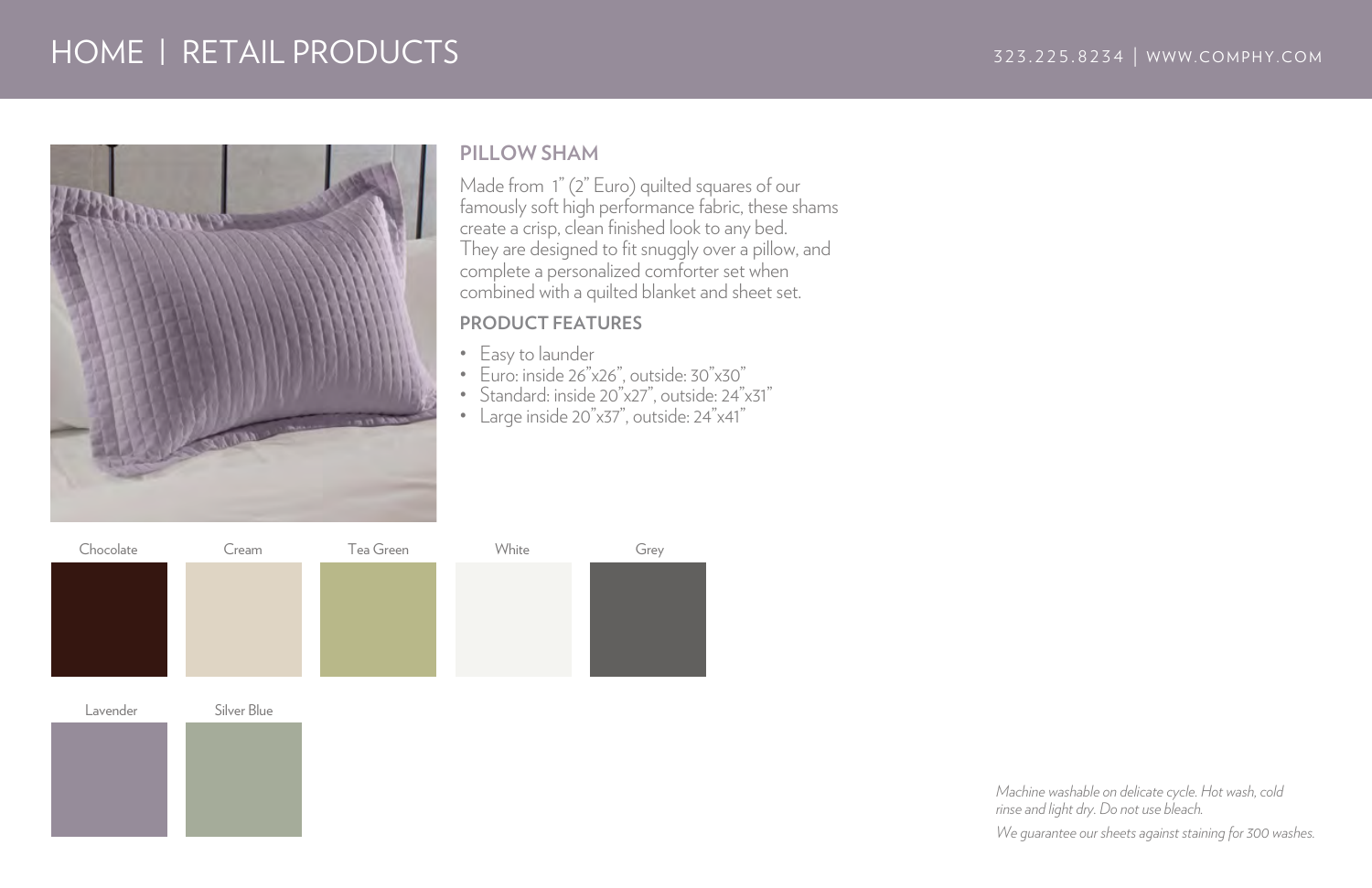

### **DUVET COVER**

Designed to work beautifully with a variety of decors. Sleek envelope closure gives a clean finish to your bedding, while still offering easy access to the comforter. Made from our famously soft high performance fabric.

#### **PRODUCT FEATURES**

- Twin: 60"x90"
- Queen: 90"x90"
- King: 108"x90"

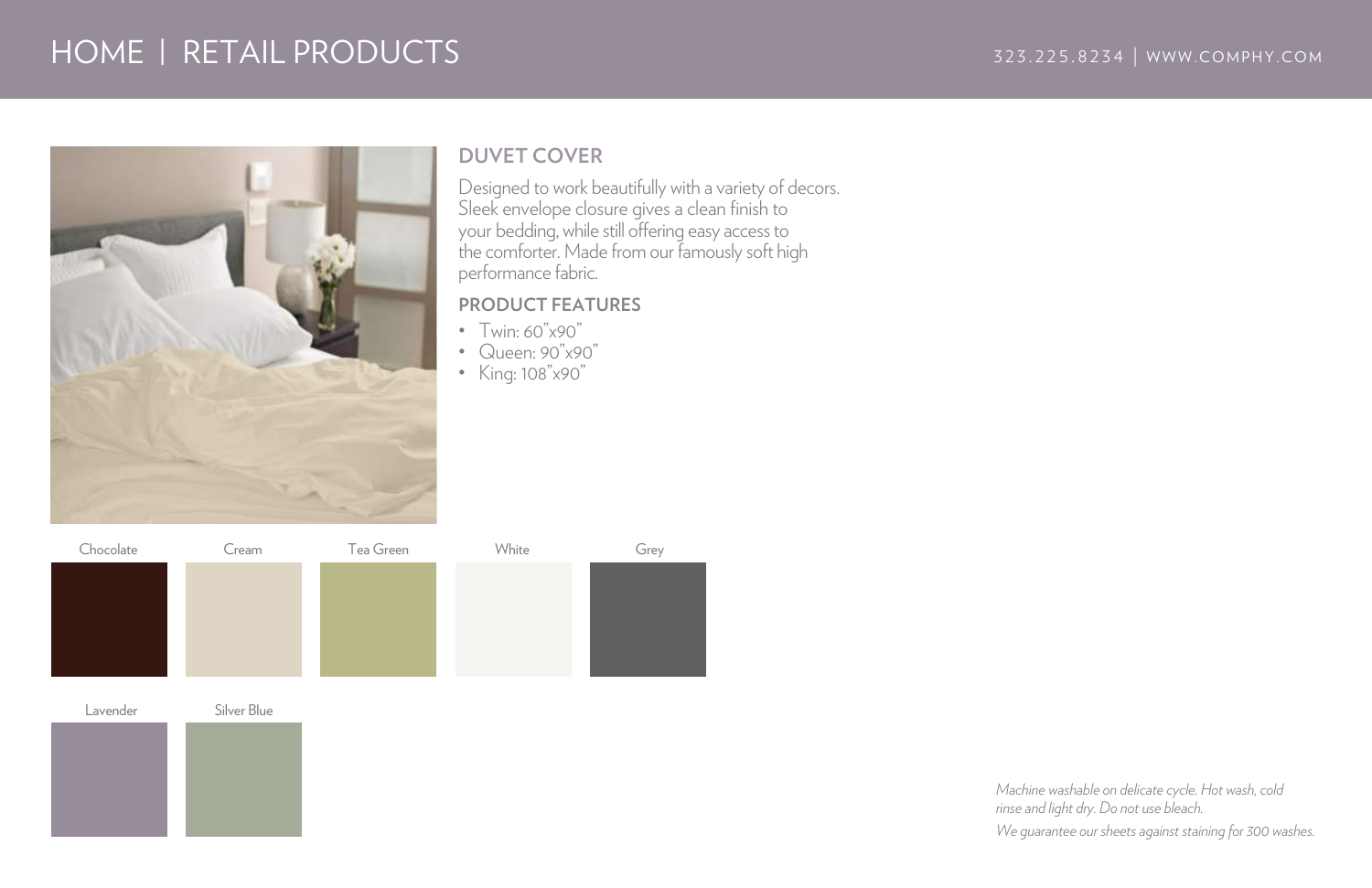

#### **THROW**

A perfect complement to fold or drape over any chair, bench or couch. The silky soft velour bottom of this throw pairs impeccably with the elegant top shell.

#### **PRODUCT FEATURES**

- 50"x75"
- Two Layers—Top: Micro-Satin Solid Bottom: Minky Velour
- If Bamboo or Fleur de lis, top is Jacquard

Fleur de lis Taupe/Cream

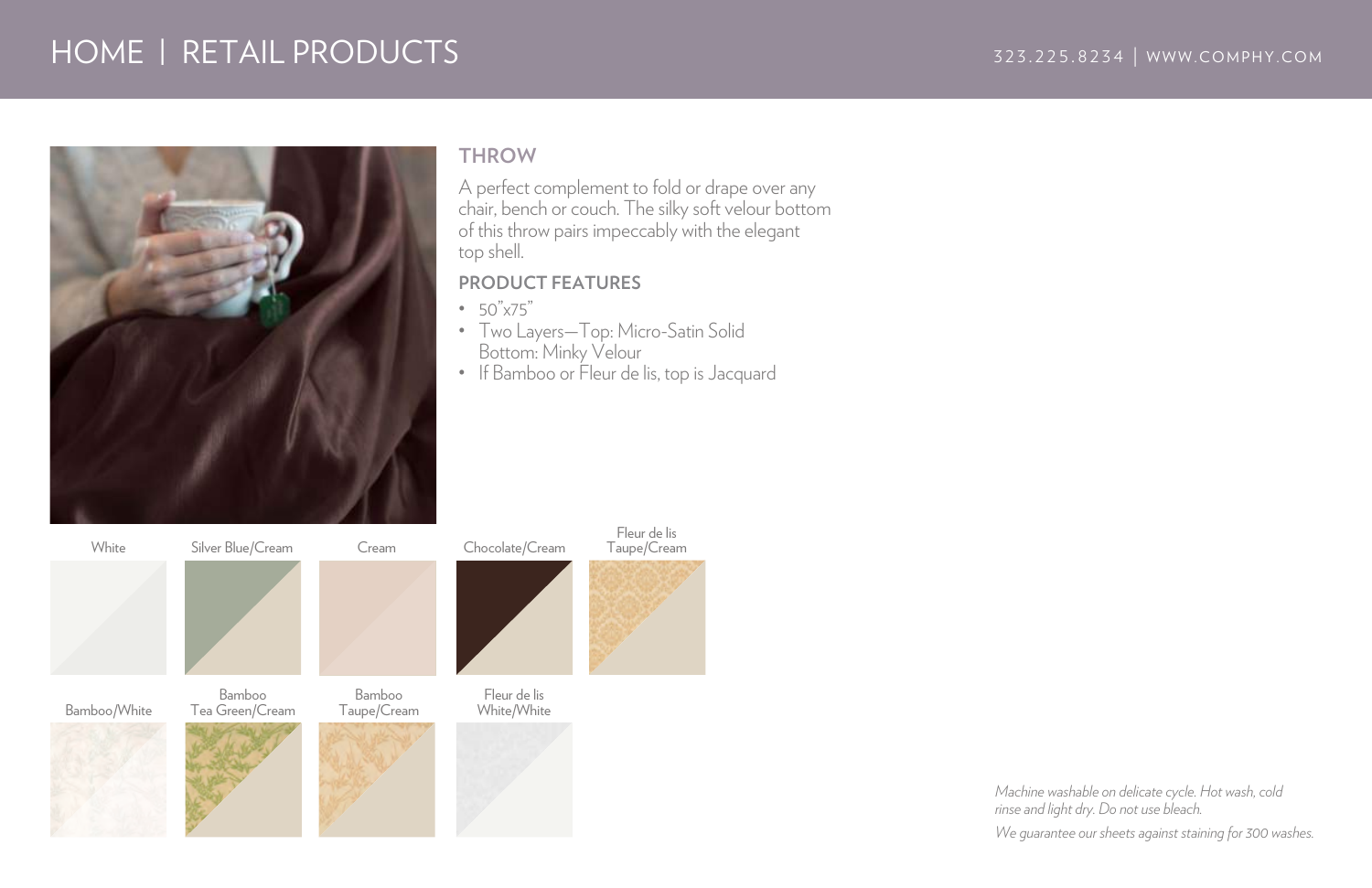

### **KRAVET FABRIC DECORATIVE PILLOWS**

Designed to enhance any room, these durable, elegant and versatile pillows include the shell and pillow insert for easy washing.

Custom pillows are specialty made items, please allow a 2-3 week lead time for delivery.

#### **PRODUCT FEATURES**

- Bolster: 6"x16"
- Small Boudoir: 12"x16"
- Large Boudoir: 12"x22"
- Mini Square: 16"x16"
- Dry clean only



Variety Stripe





Southwest Yellow

Stinard Terracotta







Southwest Copper













Kiss For Luck Grey Vines Spanish Tapestry











Peppered Rain

Java Ikat Golden Gray

Grey Dot







Kashmira Mineral







Blue Medallion





















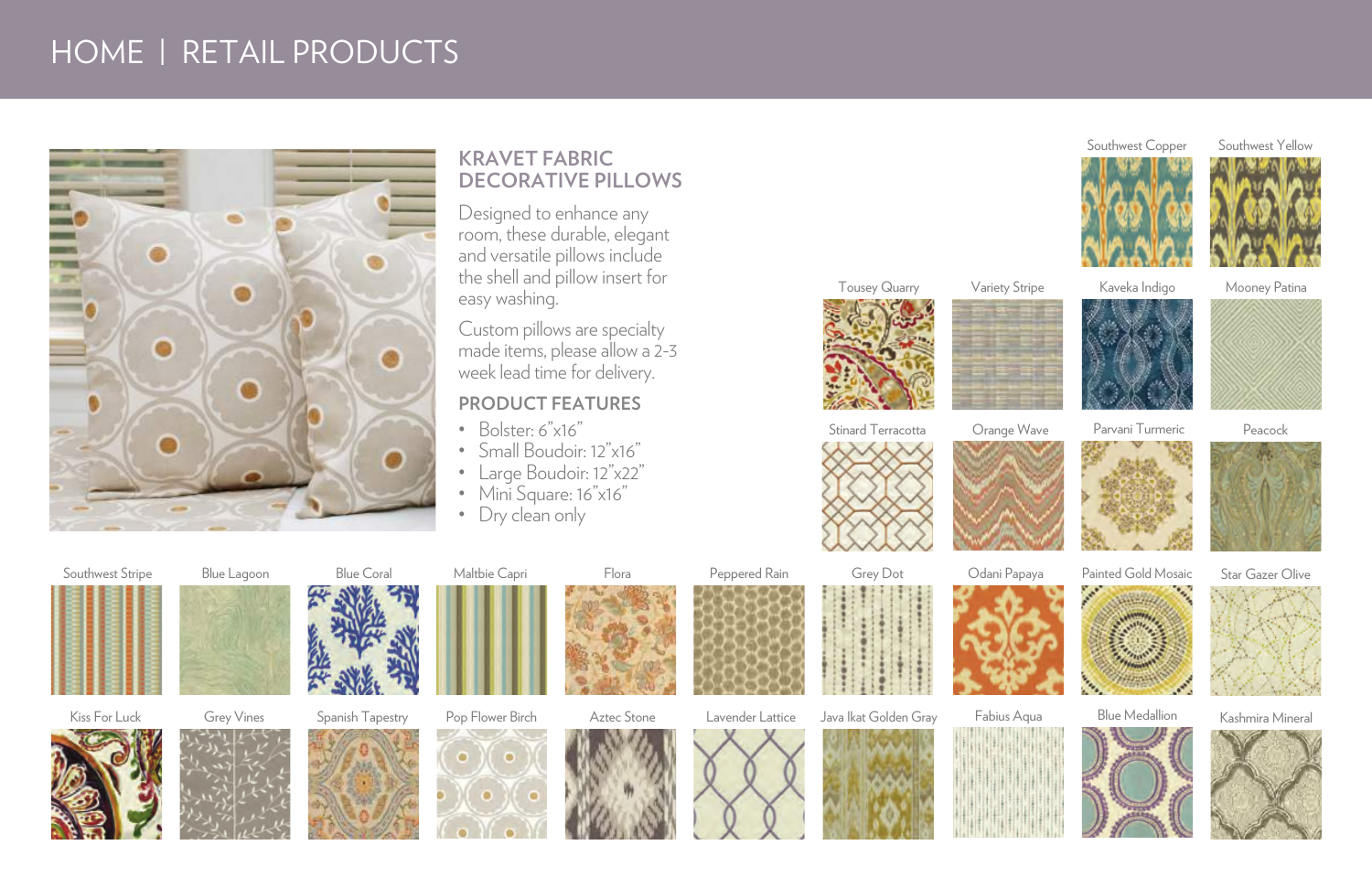

### **PREMIUM DECORATIVE PILLOWS**

Designed to enhance any room, these durable, elegant and versatile pillows include the shell and pillow insert for easy washing.

Custom pillows are specialty made items, please allow a 6-8 week lead time for delivery.

#### **PRODUCT FEATURES**

- Bolster: 6"x16"
- Small Boudoir: 12"x16"
- Large Boudoir: 12"x22"
- Mini Square: 16"x16"
- Dry clean only

Black Geo Blue Geo Bianca Chocolate Swirl Rosette

............











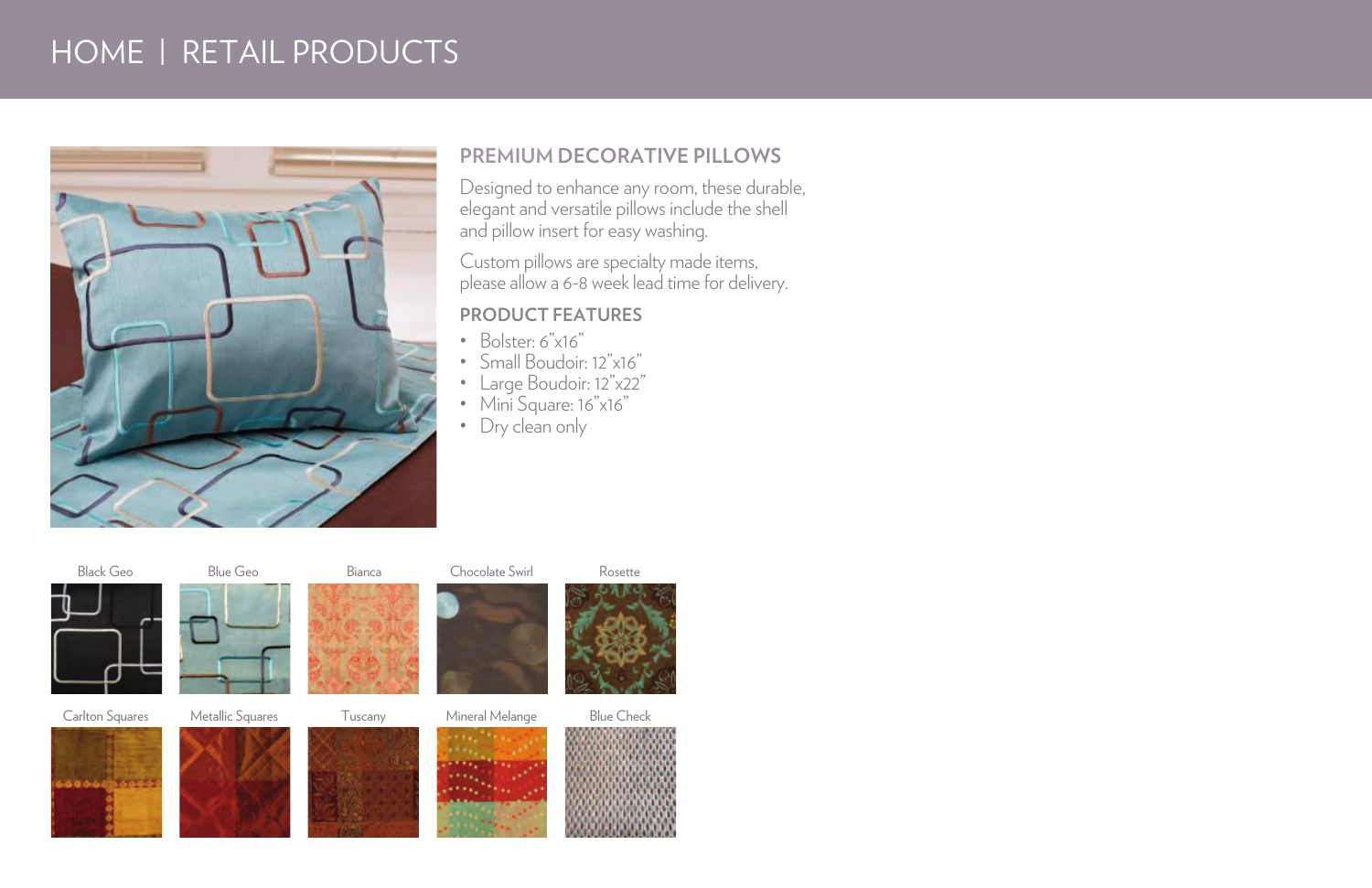### HOME | RETAIL PRODUCTS 323.225.8234 | WWW.COMPHY.COM



### **EYE PILLOW KIT**

Kit Includes: one Eye Pillow, one Eye Pillow Case, and Lavender essential oil and pads.

#### **PRODUCT FEATURES**

- Pillow contains an unscented flax seed filling to provide a gentle, moist heat that also promotes healing.
- Can be heated or cooled, based on preference.
- Case is designed to fit snugly around our Eye Pillow.
- Pockets in case accommodate essential oil fusion pads.



*Machine washable on delicate cycle. Hot wash, cold rinse and light dry. Do not use bleach. We recommend water-soluble massage oil, lotion or cream.*

*We guarantee our sheets against staining for 300 washes, except when used with grapeseed and jojoba oils.*